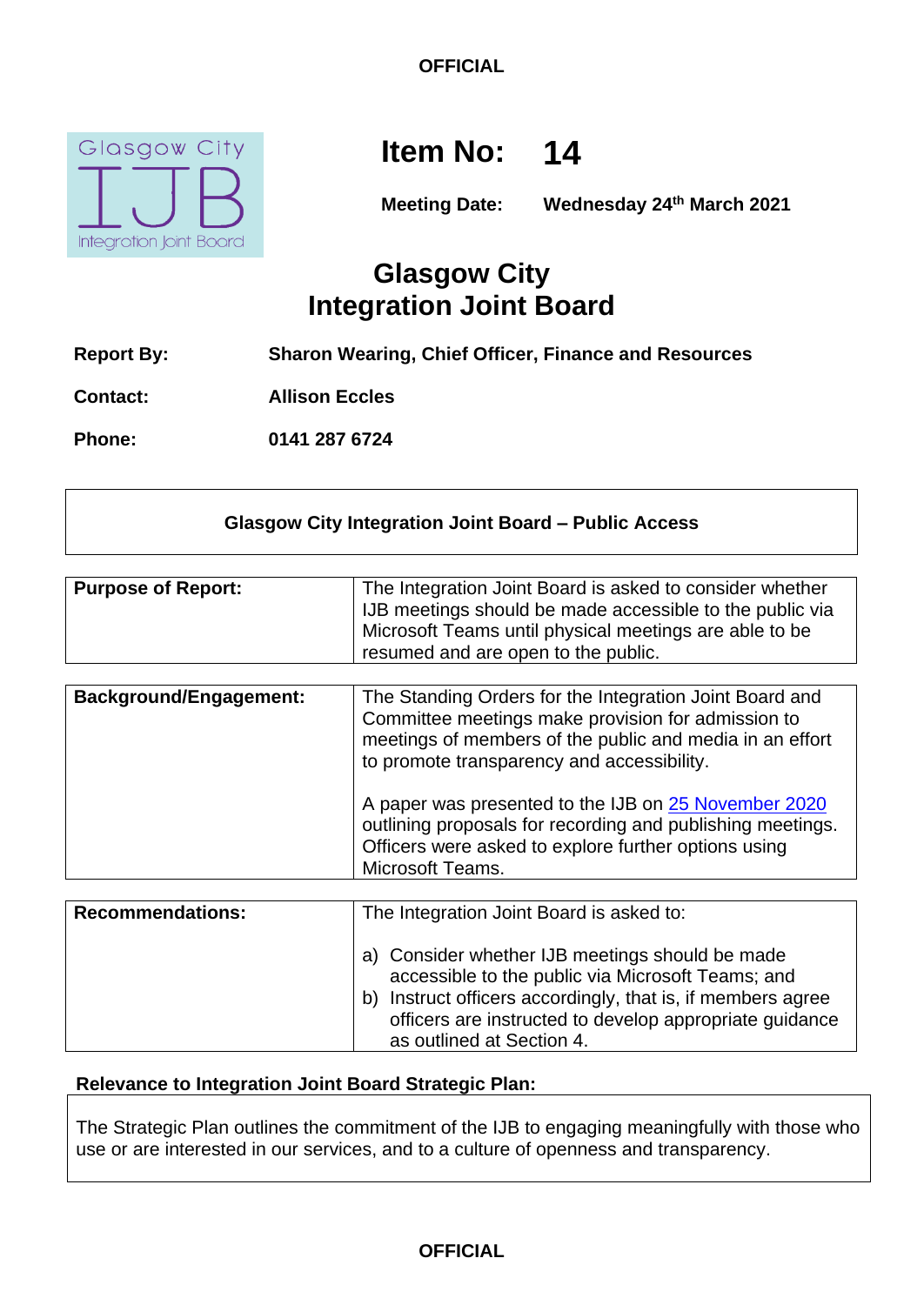## **OFFICIAL**

## **Implications for Health and Social Care Partnership:**

| <b>Reference to National Health &amp;</b><br><b>Wellbeing Outcome:</b> | None                                                   |  |
|------------------------------------------------------------------------|--------------------------------------------------------|--|
|                                                                        |                                                        |  |
| <b>Personnel:</b>                                                      | None                                                   |  |
|                                                                        |                                                        |  |
| <b>Carers:</b>                                                         | None                                                   |  |
|                                                                        |                                                        |  |
| <b>Provider Organisations:</b>                                         | None                                                   |  |
|                                                                        |                                                        |  |
|                                                                        |                                                        |  |
| <b>Equalities:</b>                                                     | The decision to allow access to meetings via Microsoft |  |
|                                                                        | Teams would increase the accessibility of meetings to  |  |
|                                                                        | members of the public at a time when the option to     |  |
|                                                                        | attend in person is unavailable.                       |  |
|                                                                        |                                                        |  |
| <b>Fairer Scotland Compliance:</b>                                     | None                                                   |  |
|                                                                        |                                                        |  |
| <b>Financial:</b>                                                      | None                                                   |  |
|                                                                        |                                                        |  |
| Legal:                                                                 | None                                                   |  |
|                                                                        |                                                        |  |
| <b>Economic Impact:</b>                                                | None                                                   |  |
|                                                                        |                                                        |  |
| <b>Sustainability:</b>                                                 | None                                                   |  |
|                                                                        |                                                        |  |
| <b>Sustainable Procurement and</b>                                     | None                                                   |  |
| <b>Article 19:</b>                                                     |                                                        |  |
|                                                                        | None                                                   |  |
| <b>Risk Implications:</b>                                              |                                                        |  |
| <b>Implications for Glasgow City</b>                                   | None                                                   |  |
| <b>Council:</b>                                                        |                                                        |  |
|                                                                        |                                                        |  |
| <b>Implications for NHS Greater</b>                                    | None                                                   |  |
| Glasgow & Clyde:                                                       |                                                        |  |
|                                                                        |                                                        |  |
| Direction Required to Council, Health Board or Both                    |                                                        |  |
| <b>Direction to:</b>                                                   |                                                        |  |
| 1. No Direction Required                                               | $\boxtimes$                                            |  |
| 2. Glasgow City Council                                                |                                                        |  |
| 3. NHS Greater Glasgow & Clyde                                         |                                                        |  |
| 4. Glasgow City Council and NHS Greater Glasgow & Clyde                |                                                        |  |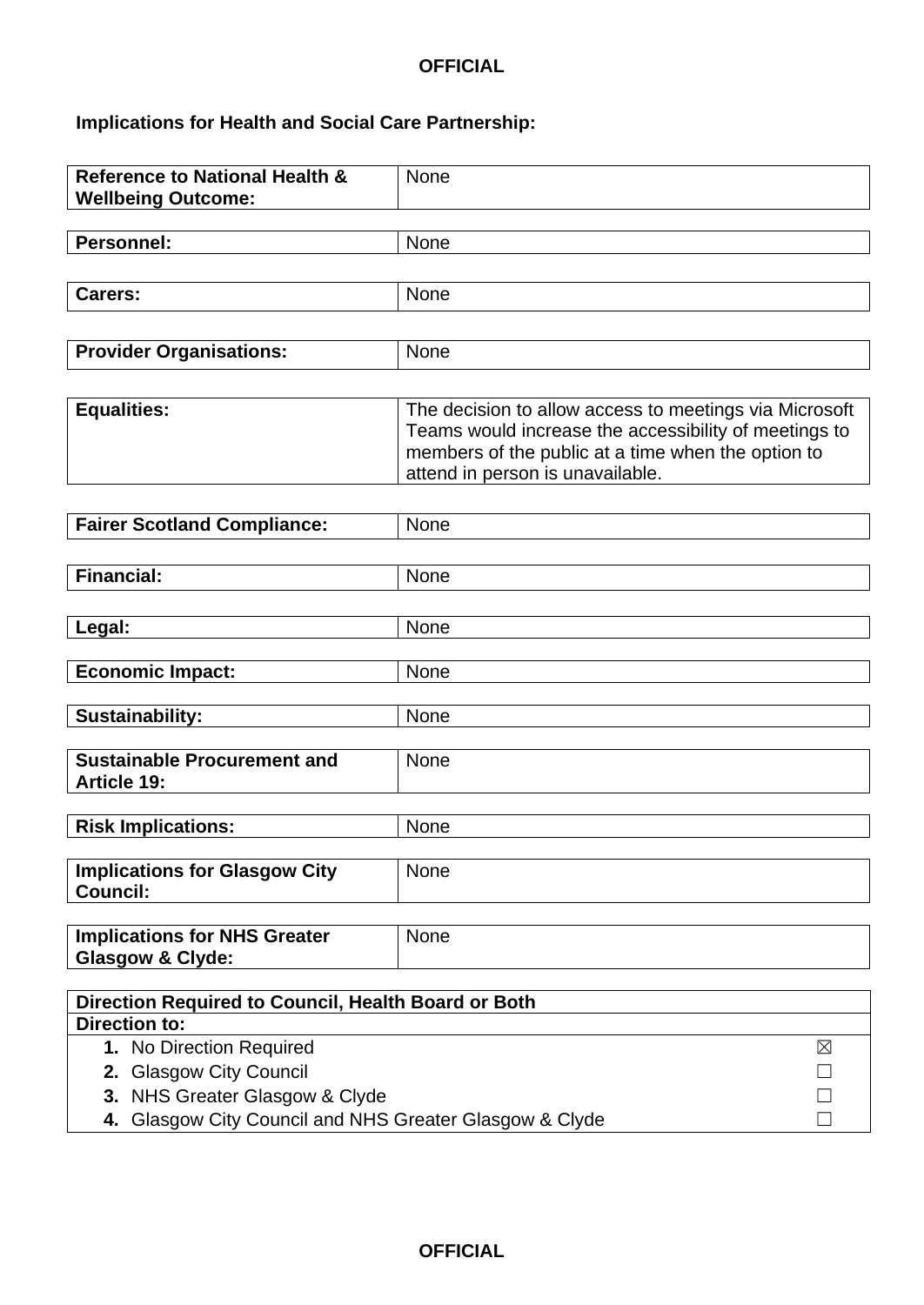#### **1. Purpose**

1.1. The Integration Joint Board is asked to consider whether IJB meetings should be made accessible to the public via Microsoft Teams until physical meetings are able to be resumed and are open to the public.

#### **2. Background**

- 2.1. The [Standing Orders](https://glasgowcity.hscp.scot/publication/standing-orders-ijb) for the Integration Joint Board and Committee meetings (section 8) make provision for admission to meetings of members of the public and media in an effort to promote transparency and accessibility.
- 2.2. Since the establishment of the IJB there have been members of the public in attendance at many of the meetings, although in very small numbers. This has included, for example, press representatives, interested organisations, members of the public with an interest in a particular agenda item etc.

#### **3. Recent Meeting Arrangements**

- 3.1 Members are aware that IJB meetings have been virtual since March 2019 as a result of the COVID-19 Pandemic. This has meant that it has not been possible to have meetings open to members of the public.
- 3.2 Given that meetings need to continue virtually for the time being, a paper was presented to the IJB on [25 November 2020](https://glasgowcity.hscp.scot/sites/default/files/publications/ITEM%20No%2010%20-%20Glasgow%20City%20IJB%20Meeting%20Recording_0.pdf) outlining proposals for recording and publishing meetings. Officers were asked to explore further options using Microsoft Teams.

#### **4. Technical Considerations**

- 4.1 Further investigation has taken place into allowing members of the public to observe the IJB via the Microsoft Teams meeting link.
- 4.2 The HSCP website would be updated to direct members of the public who wish to watch the proceedings of the IJB to contact the Glasgow City IJB mailbox. A link to access the meeting via MS Teams will be issued by email.
- 4.3 Members of the public will also be issued guidance in relation to meeting etiquette and will be asked to switch off their camera when the meeting is underway.
- 4.4 The 'mute' function can be applied for those who are not participating in the meeting.
- 4.5 The option to remove people from the meeting is also available to Officers if any disruption is experienced.

#### **OFFICIAL**